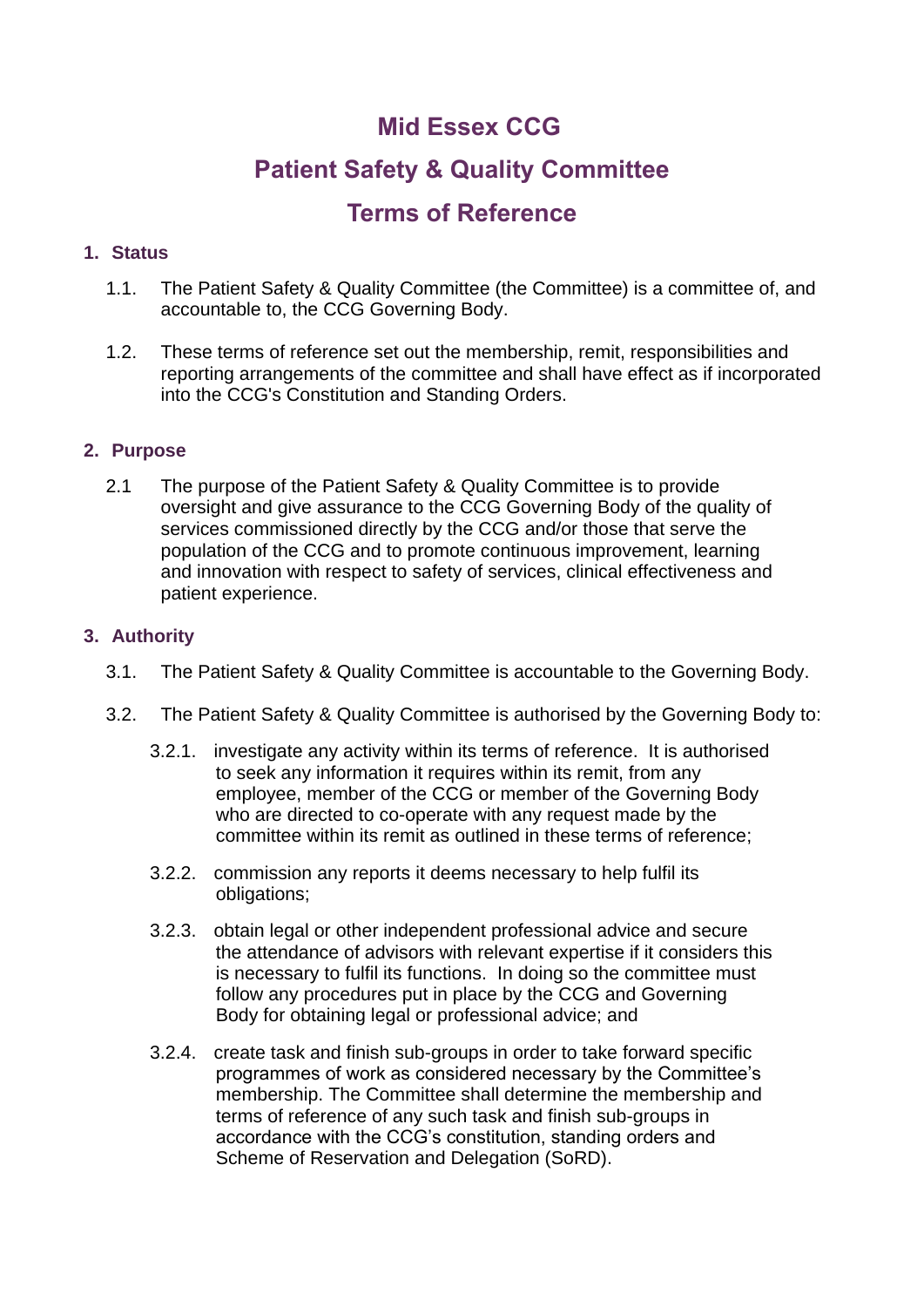3.3. For the avoidance of doubt, in the event of any conflict, the CCG's Standing Orders, Standing Financial Instructions and the SoRD will prevail over these terms of reference.

## **4. Duties**

- 4.1. The responsibilities and duties of the Patient Safety & Quality Committee can be categorised as follows:
	- 4.1.1 To develop and oversee implementation of the Quality Strategy for the CCG.
	- 4.1.2 To seek assurance that the commissioning strategy and policies of the CCG fully reflect all elements of quality (patient experience, effectiveness and patient safety).
	- 4.1.3 To provide assurance to the CCG Governing Body that commissioned services are being delivered in a high quality and safe manner.
	- 4.1.4 To provide scrutiny, assurance and oversight of the performance of providers of NHS care against relevant targets and standards, e.g. NHS Constitution standards, Care Quality Commission Essential Standards.
	- 4.1.5 To seek assurance that action plans to address areas of significant underperformance are being fully implemented in a timely fashion, including regulatory compliance and enforcement actions.
	- 4.1.6 To ensure a clear escalation process, including appropriate trigger points, is in place to enable appropriate engagement of external bodies on areas of concern and to keep the Governing Body informed of any escalations or sensitive issues in good time.
	- 4.1.7 To have oversight of the process and compliance issues concerning serious incidents requiring investigation (SIRIs), including Never Events
	- 4.1.8 To provide assurance and to advise the CCG Governing Body on performance and compliance with relevant CCG statutory duties, e.g. safeguarding children and adults.
	- 4.1.9 To maintain an overview and scrutiny of the Continuing Health Care Service for adults, Individual Placements Team and children's continuing health care
	- 4.1.10 To receive and scrutinise internal reports, local/national reviews and enquiries and other data relating to patient safety and quality to ensure that 'lessons are learnt' and recommendations are incorporated in CCG processes (and those of providers) to strengthen clinical practice.
	- 4.1.11 To oversee and be assured that effective management of risk is in place to manage and address clinical governance issues. This includes scrutiny of the relevant sections of the Board Assurance Framework and Corporate Risk Register.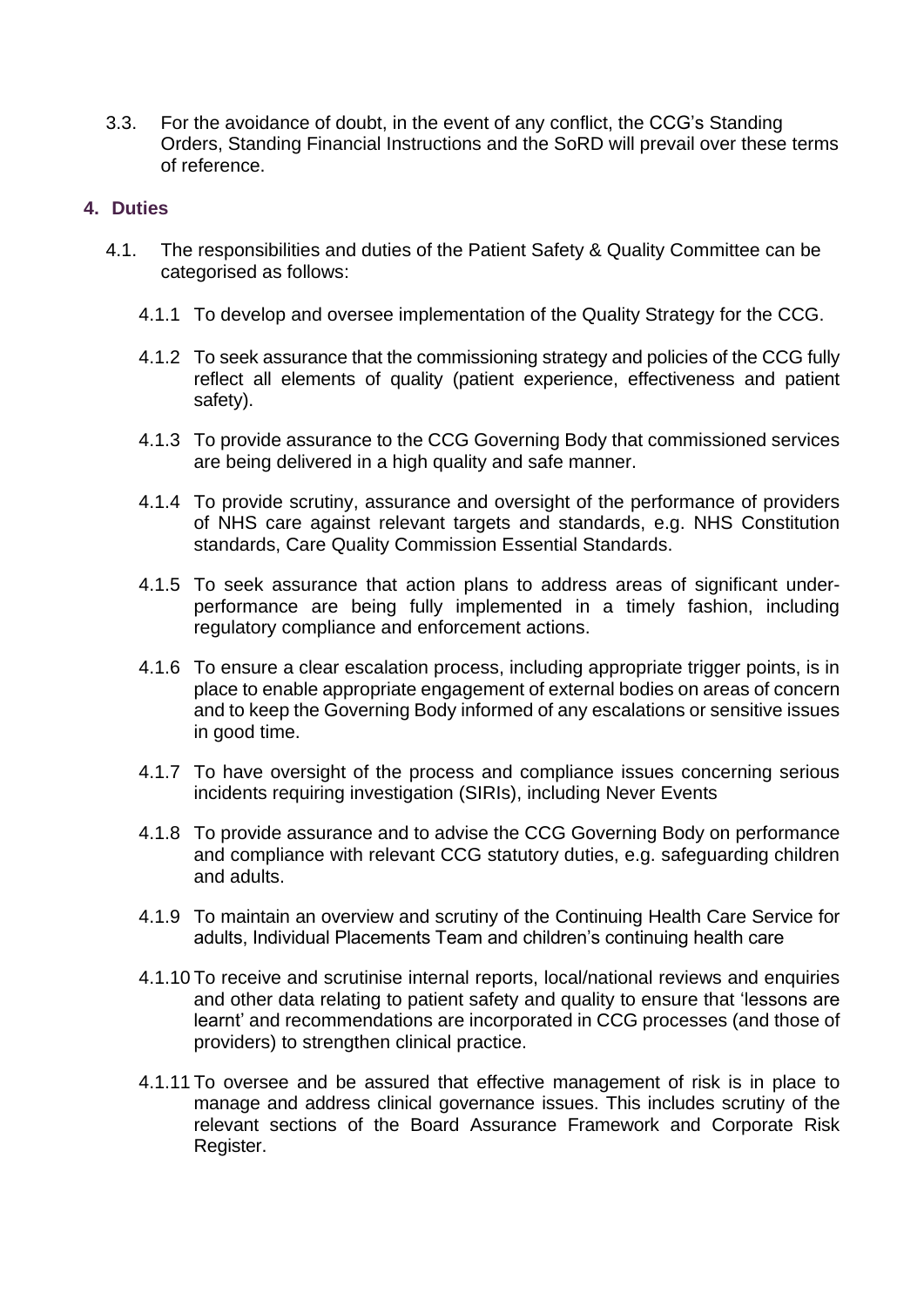## **5. Membership**

- 5.1. The Committee shall be appointed by the Governing Body.
- 5.2. The Committee's membership will comprise:
	- 1.1.1 Up to 2 Elected GP members of the Governing Body
	- 1.1.2 Up to 2 Lay members of the Governing Body
	- 1.1.3 Executive Director of Nursing and Quality or nominated deputy
	- 1.1.4 One other Executive Director or nominated deputy

### **6. Attendees**

- 6.1. Only members of the Committee have the right to attend meetings.
- 6.2. The Chair of the Committee may invite other individuals (e.g. Safeguarding Leads, CHC Team Leaders, Governance Lead) to attend all or part of a meeting as and when appropriate. Such attendees will not be eligible to vote.

### **7. Chair**

- 7.1. The Committee will be chaired by a non-executive member of the Governing Body.
- 7.2. If an elected GP member of the Governing Body is the Chair, a Lay member will be the deputy Chair. If a Lay member of the Governing Body is the Chair, an elected GP member will be the deputy Chair.
- 7.3. In exceptional circumstances, where urgent action is required, the Chair is authorised to take urgent action with prior discussion with one other committee member. A report should be made to the full committee at the earliest next opportunity.

### **8. Quoracy**

- 8.1. The quorum necessary for the transaction of business shall be three members.
- 8.2. A meeting is established when members attend face-to-face, by telephone, videocall, any other electronic means or a combination of the above.
- 8.3. A meeting of the Committee at which a quorum is present, or are available by electronic means, is competent to exercise all or any of the authorities, powers and discretions vested in or exercisable by the Committee.

### **9. Decision making and voting**

9.1. The Committee will ordinarily reach conclusions by consensus. When this is not possible the Chair may call a vote.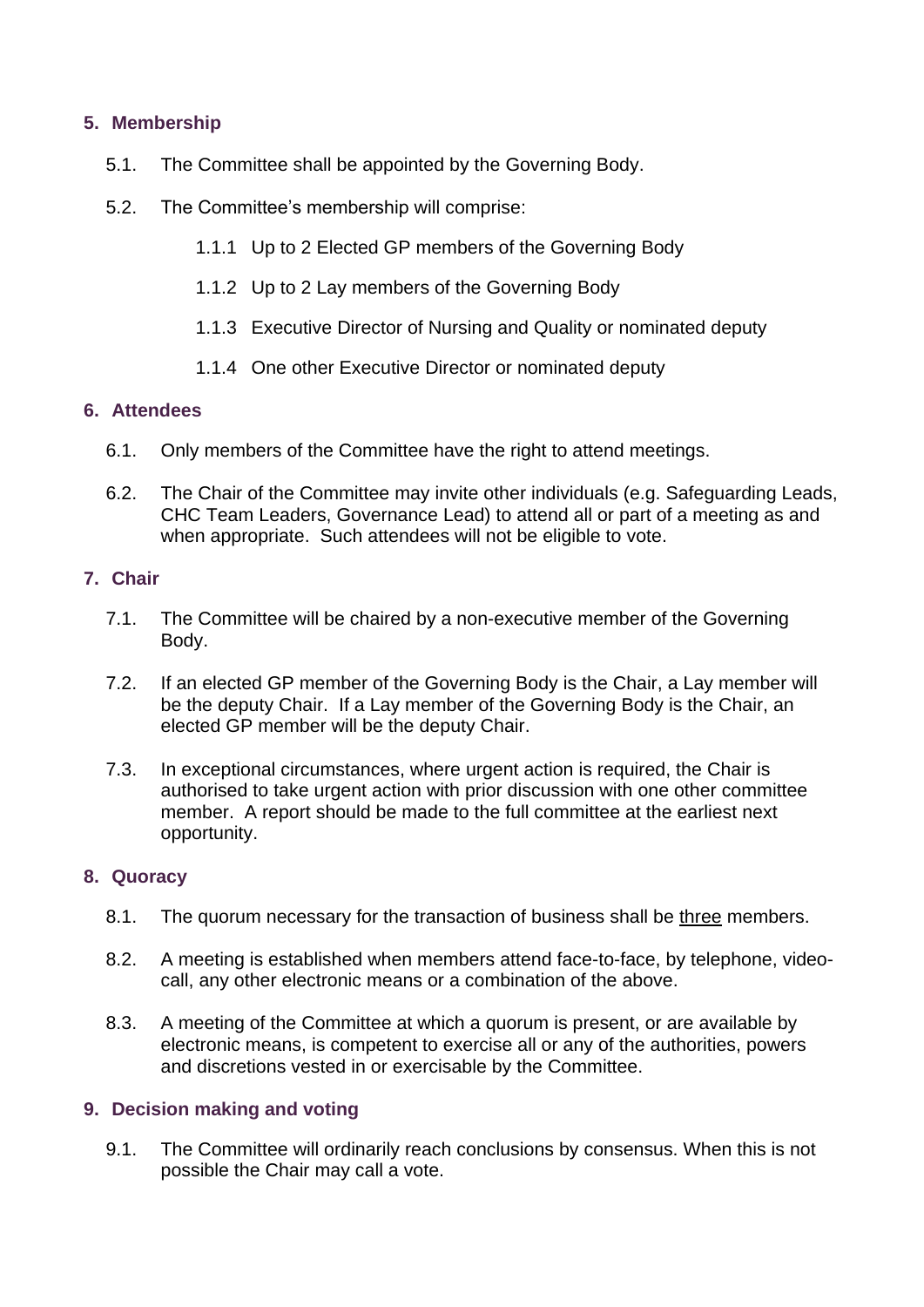- 9.2. Only members of the Committee may vote. Each member is allowed one vote and a majority will be conclusive on any matter.
- 9.3. Where there is a split vote, with no clear majority, the Chair of the Committee will hold the casting vote.
- 9.4. If a decision is needed which cannot wait until the next scheduled meeting, the chair may conduct business on a 'virtual' basis through the use of telephone, email or other electronic communication.

#### **10.Administration**

- 10.1. The Committee does not meet in public but may meet in common with other CCG committees.
- 10.2. Meetings will be held when required, with a minimum of 4 meetings per year.
- 10.3. Secretariat support will be provided to the Committee to ensure the committee can discharge its function effectively and efficiently.
- 10.4. The Chair will agree the agenda prior to the meeting and the agenda and supporting papers will be circulated in accordance with the time specified in the CCG Standing Orders.
- 10.5. Any items to be placed on the agenda are to be sent to the secretary no later than seven calendar days in advance of the meeting. Items which miss the deadline for inclusion on the agenda may be added on receipt of permission from the Chair.
- 10.6. Minutes will be taken at all meetings including telephone and electronically facilitated meetings.
- 10.7. The minutes and/or a report of the Committee's proceedings will be ratified by agreement of the Committee or Committee Chair prior to presentation to the Governing Body and CCG Joint Committee.

#### **11.Conflicts of Interest Management**

- 11.1. No member of the committee, or attendee, shall be present, take part in or be party to discussions about any matter relating to their own role.
- 11.2. The committee will operate in accordance with *Managing Conflicts of Interest: Statutory Guidance for CCGs* and the CCG policy and procedure for managing conflicts of interest at all times.
- 11.3. Where a member of the committee is aware of an interest, conflict or potential conflict of interest in relation to the scheduled or likely business of the meeting, they will bring this to the attention of the Chair of the meeting as soon as possible, and before the meeting where possible.
- 11.4. Any declarations of interests, conflicts and potential conflicts, and arrangements to manage those agreed in any meeting of the Committee, will be recorded in the